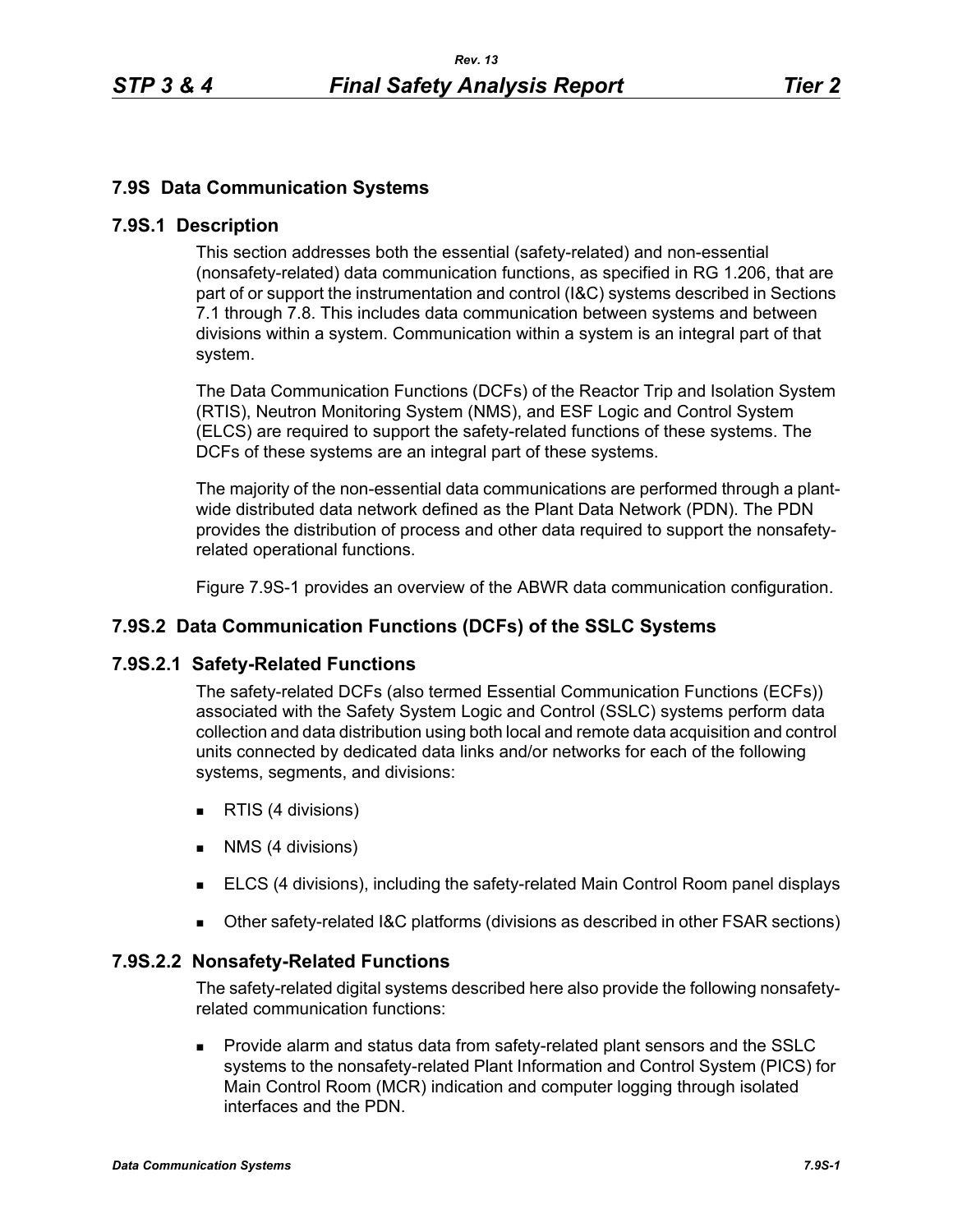- **Provide selected safety-related plant process data to the nonsafety-related control** systems through isolated interfaces. The interconnection of Class 1E communication to non-Class 1E devices is done using fiber optic cable. The fiber optic cable provides the necessary electrical isolation. Communication to nonsafety-related systems are controlled by the safety device to assure no communication task will interfere with the safety system performing intended functions.
- **Provide for the transfer of the NMS calibration data from the nonsafety-related PCF** to the NMS. Plant personnel action to manually accept the data transfer to the operational safety side is required for such data to be accepted.

#### **7.9S.2.3 Communication Within a Division**

The safety-related data communication is based on serial, point-to-point data transmission. The transmission is purely unidirectional without acknowledgment from the other side. The transmitting and receiving devices are optically isolated from each other. The integrity of the links and the data transmitted is monitored by the receiver. The data transmission cycle time is fixed and the communication is deterministic. Self diagnostics are used to monitor the proper operation of data links.

Use of a system or segment data communication function to communicate command and control signals to final actuators varies by each system or segment. ELCS provides control signals to remote input/output devices through its data communication links. RTIS inputs and control outputs are directly connected to field devices. NMS provides no control signals to final actuators, but does provide direct connected trip data to RTIS .

Safety-related data communication is used by RTIS and NMS to transmit safety related display information to the ELCS.

The ELCS utilizes a deterministic network within each division to support main control room safety related displays and maintenance and test functions.

#### **7.9S.2.4 Communication Between Divisions**

For RTIS and ELCS, limited communication between divisions is necessary. For example, individual divisional input trip determinations must be shared between divisions in order to support two-out-of-four voting for divisional trip outputs. To support this, there are a limited set of dedicated data communication links from each division to each of the other divisions. The links provide a qualified and isolated, point-to-point, single direction communication path between divisions so as to preserve divisional independence.

The NMS does not rely on data communication between divisions.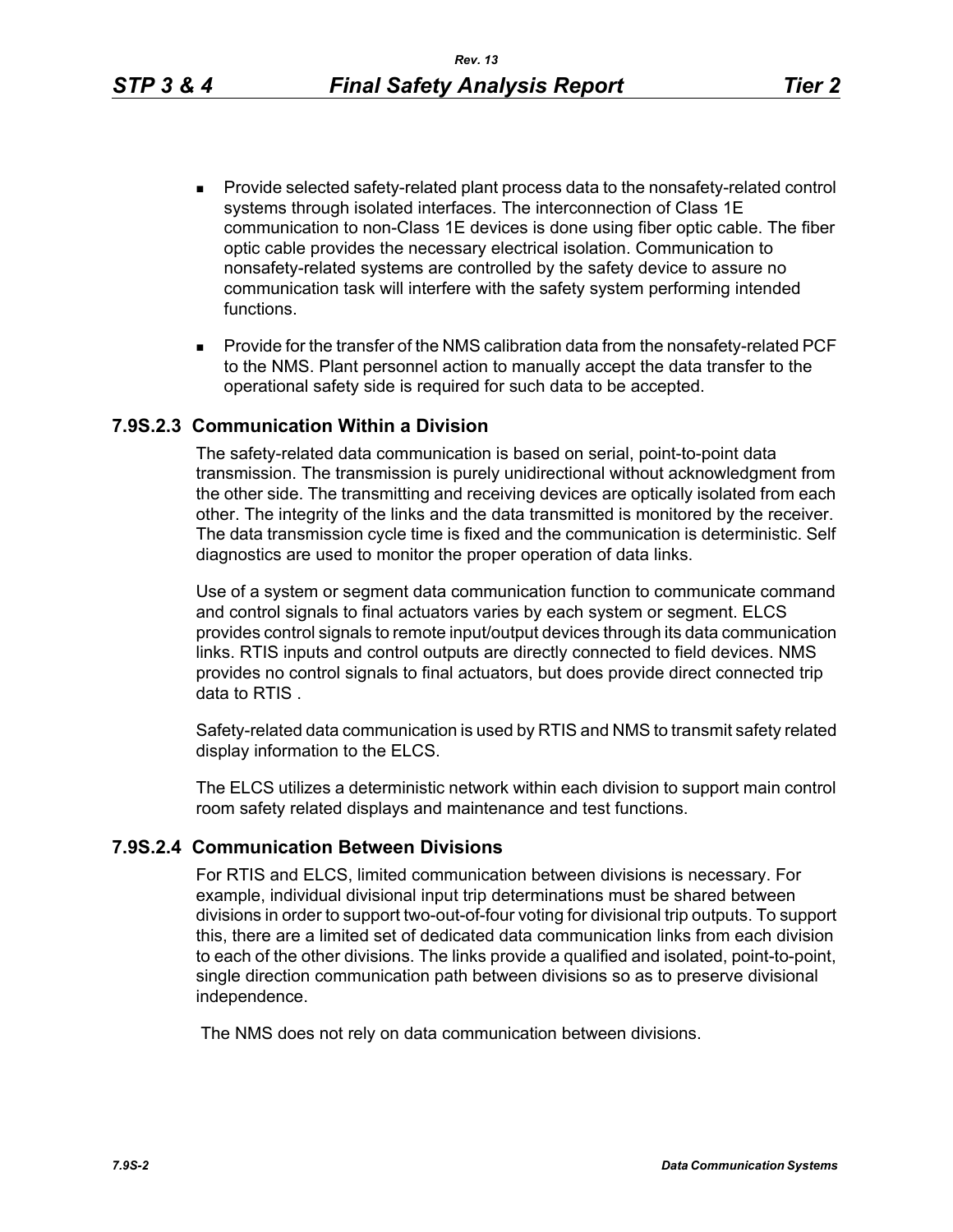# **7.9S.2.5 Design-Basis Information**

The safety-related DCFs (also termed ECFs) have the following safety design basis:

- Provide for the transmittal of data between input/output (I/O) devices, (locally and remotely) and controllers. This allows process information, equipment status information, and operator input to be made available to controllers for the processing of safety-related control functions, and making the controller output information available to I/O devices for distribution to final actuators and operator interfaces.
- **Provide for the transmittal of data between divisions or from safety-related systems** to nonsafety-related systems through qualified isolation devices such as fiber optic communication.
- **Provide data communication that is predictable and verifiable (deterministic) and** that does not compromise the functionality of either the transmitting or receiving system.

# **7.9S.2.5.1 Quality of Components and Modules**

Applicable quality assurance provisions of 10 CFR 50 Appendix B, IEEE-603 and IEEE-7-4.3.2 are applied to the SSLC systems, of which the ECFs are integral parts.

# **7.9S.2.5.2 Software Quality**

Development of software for the safety system functions within the SSLC systems, including their ECFs, conforms to the guidance of IEEE 7-4.3.2 and Branch Technical Position BTP- HICB-14 as discussed in Appendix 7B to this chapter.

# **7.9S.2.5.3 Protocol Support of Performance Requirements**

The real-time performance of SSLC systems, including their ECFs, in meeting the requirements for safety system trip and initiation response conforms to BTP-HICB-21. Each communication interface operates independently and asynchronously with respect to other communication interfaces. Maximum time delay from input to output is deterministic, based on the control logic and communication design. Data rates (bandwidth) are constant as the communication modules provide the same data elements to each destination at the prescribed frequency. Timing signals are not exchanged between divisions of independent equipment or between controllers within a division. Timing requirements of IEEE-603 are also met.

# **7.9S.2.5.4 Reliability**

The simplicity of the communication design, combined with self diagnostics make the ECFs of the SSLC highly reliable. The two-out-of-four logic prevents any single error from causing or preventing an actuation of functions.

Errors are detected by self-diagnostic tests (i.e. checksum, parity check, or reception of a keep-alive signal). Should data not be available, the logic takes predetermined action based on the specific data involved.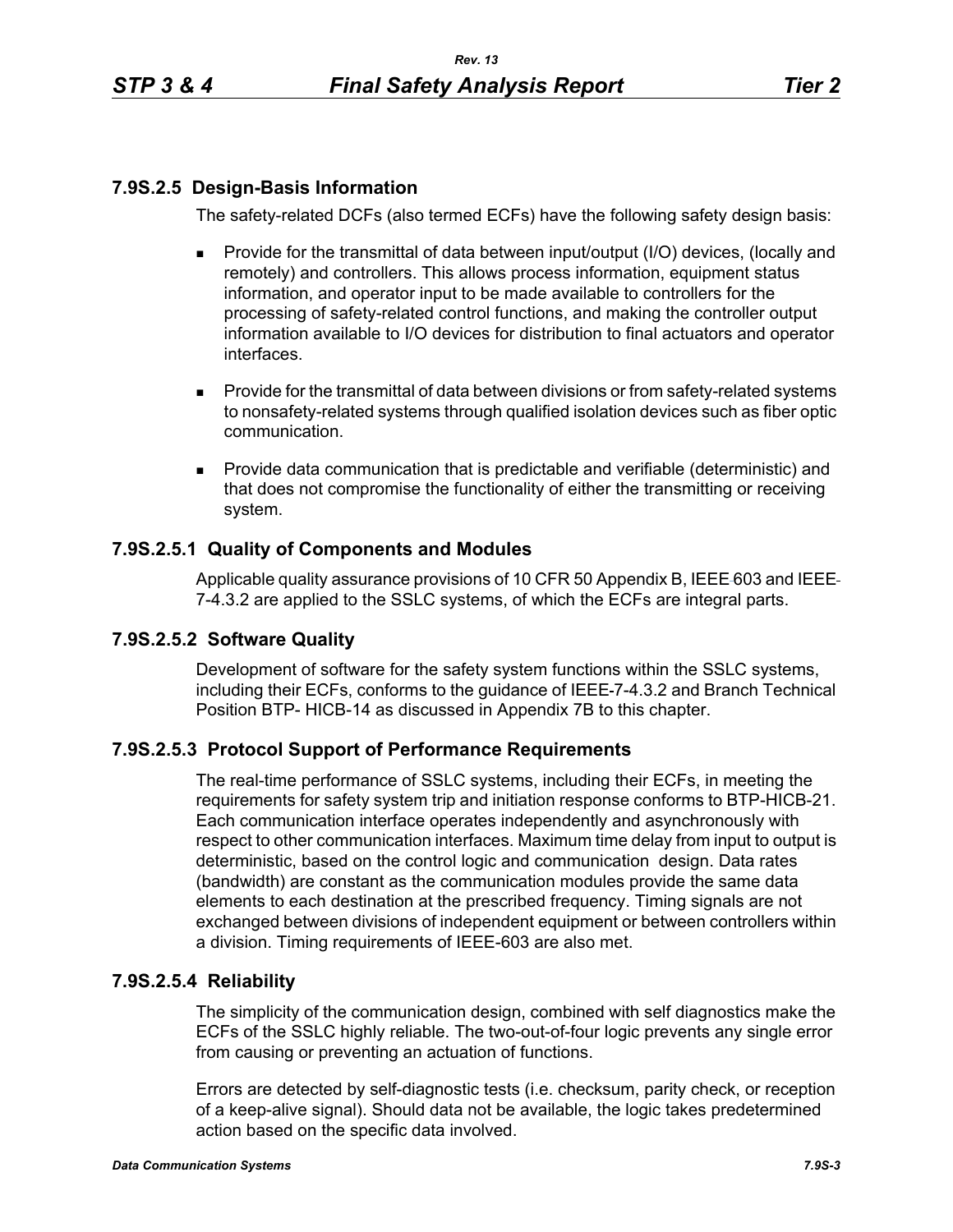# **7.9S.2.5.5 External Access Control**

There are no unprotected electronic paths by which unauthorized personnel can change plant software or display erroneous status information to the operators. Interfaces external to the plant are through security protected interfaces that allow communication between the nonsafety PDN to the offsite Emergency Operations Facility (EOF). Although the EOF Workstation contains login protection (passwords or other protective measures), the data access control resides in the site security protected interfaces and data servers.

The SSLC ECFs are additionally protected by isolated interfaces to the nonsafety PDN that only allow one-way data transfer from the safety to nonsafety network. The SSLC networks have no direct external electronic paths.

### **7.9S.2.5.6 Single Failure Criterion**

The ECFs of the SSLC systems satisfy the requirements of the single-failure criterion through conformance to IEEE-603, IEEE-379 and Regulatory Guide 1.53. Communication between divisions preserves divisional independence such that a failure in one division does not affect other divisions.

#### **7.9S.2.5.7 Independence**

The ECFs of the SSLC systems satisfy the requirements for independence through conformance to Clauses 4.6 and 4.7 of IEEE-279, IEEE-384, IEEE-603, and Regulatory Guide 1.75. Divisions are physically separated and electrically isolated from each other. Divisions have separate power sources. Transmission of logic signals between divisions is through qualified isolation devices.

NMS can receive calibration data from nonsafety-related maintenance support systems. On a divisional level, a division must be manually placed in inop and manually verified and accepted before such data is allowed in the portion of the device performing the safety function. Only limited data in a strict format will be accepted by the safety device.

To meet the requirements of IEEE-384 and Regulatory Guide 1.75, the protective covering of the fiber optic-based cables are flame retardant. The cables are passed through physical, safety class barriers, where necessary, for separation of Class 1E circuits and equipment from other Class 1E equipment or from non-Class 1E equipment. The ECF equipment is kept physically separate to minimize the effects of design basis events. During operations, the functionality of the ECFs of SSLC, NMS and RTIS is independent of nonsafety systems.

# **7.9S.2.5.8 Protection System Failure Modes**

The RTIS and NMS systems are designed to fail into a safe state upon loss of communications. ELCS fails as-is during communication failure, that is, system controllers continue to operate based on the last command.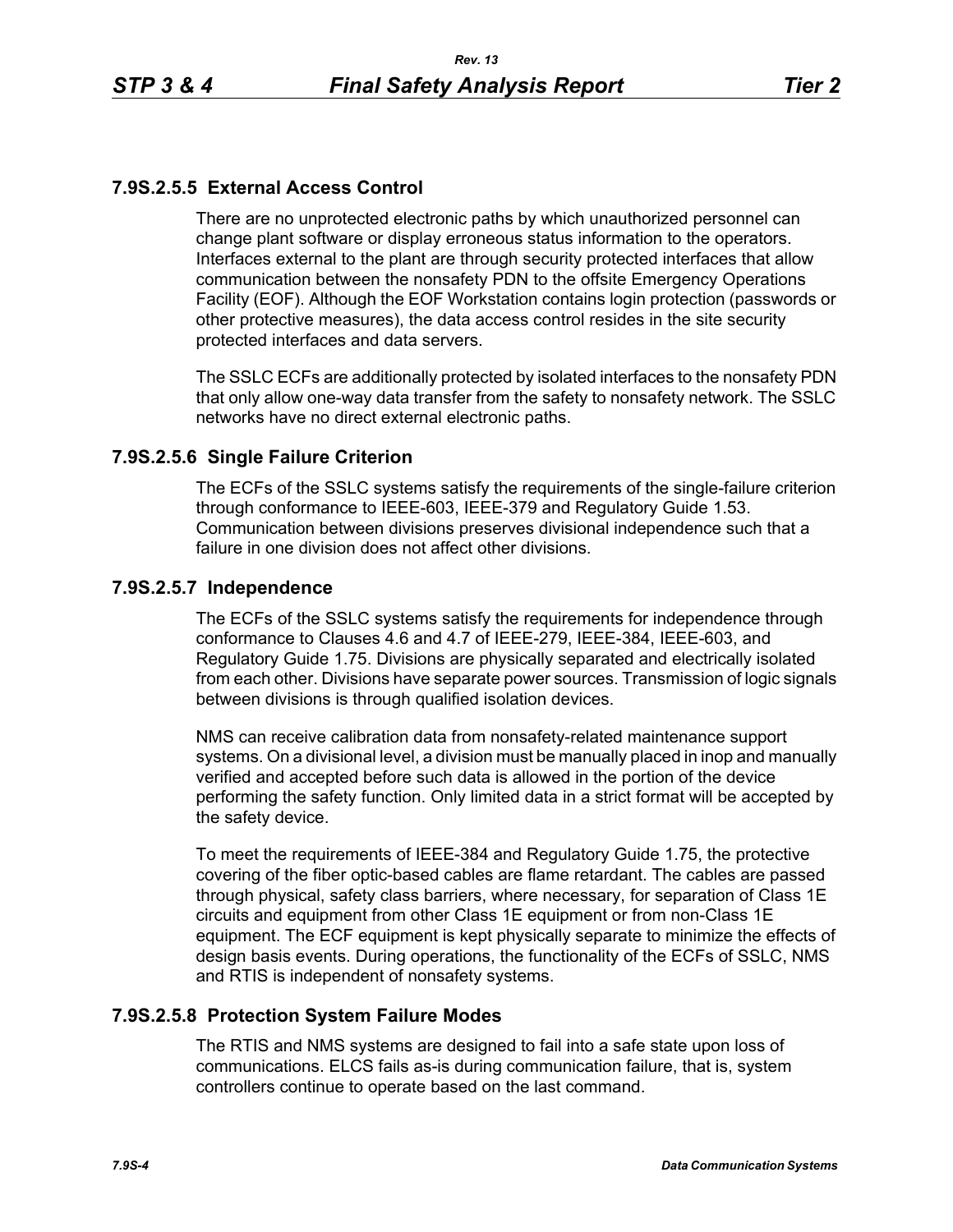### **7.9S.2.5.9 Testing and Surveillance**

The safety-related DCFs (ECFs) are integral functions of the SSLC systems. SSLC testing features and surveillances encompass those related to the ECFs. SSLC testing and surveillance is covered in 7.1.2.1.6.

### **7.9S.2.5.10 Bypass and Inoperable Status Indications**

The safety-related DCFs (ECFs) are integral functions of the SSLC systems. SSLC bypass and inoperable status indications encompass those related to the ECFs that provide information for compliance with RG 1.47.

### **7.9S.2.5.11 Isolation Protection**

Fiber optic-based isolation devices are expected to have less difficulty than previous isolation devices in complying with all qualification requirements due to their small size, low mass, and simple electronic interfaces. The basic materials and components, except for the fiber optic cable itself, are the same as those used in existing, qualified isolation devices. A major advantage of fiber optics is that signals can be transmitted long distances and around curves through the isolating medium; thus, the physical, safety-class barrier required for separation of Class 1E devices may be provided by just the cable length if the protective covering and any fill materials of the cable are made properly flame-retardant. For short distances, the fiber optic cable can be fed through a standard safety class structure.

#### **7.9S.2.5.12 Diversity and Defense-in-Depth**

Diversity and defense-in-depth is covered in Appendix 7C. FMEA is discussed in Appendix 15B.

### **7.9S.2.5.13 Seismic Hazards**

All of the equipment implementing the ECFs of the SSLC is located in Seismic Category I structures and meets RG 1.100 and IEEE 344.

Fiber optic isolation devices are expected to have less difficulty than previous isolation devices in complying with all qualification requirements due to their small size, low mass, and simple electronic interfaces. The basic materials and components, except for the fiber optic cable itself, are the same as those used in existing, qualified isolation devices.

# **7.9S.2.6 Analysis**

#### **7.9S.2.6.1 General Requirements Conformance**

The ELCS, RTIS and NMS each have safety-related data communication functions for data collection and data distribution. Each system provides four independent communication functions to serve the four divisions of plant protection and safety systems and safety- related display systems. These communication functions are classified as safety-related since they are considered integral parts of the safetyrelated systems that they serve.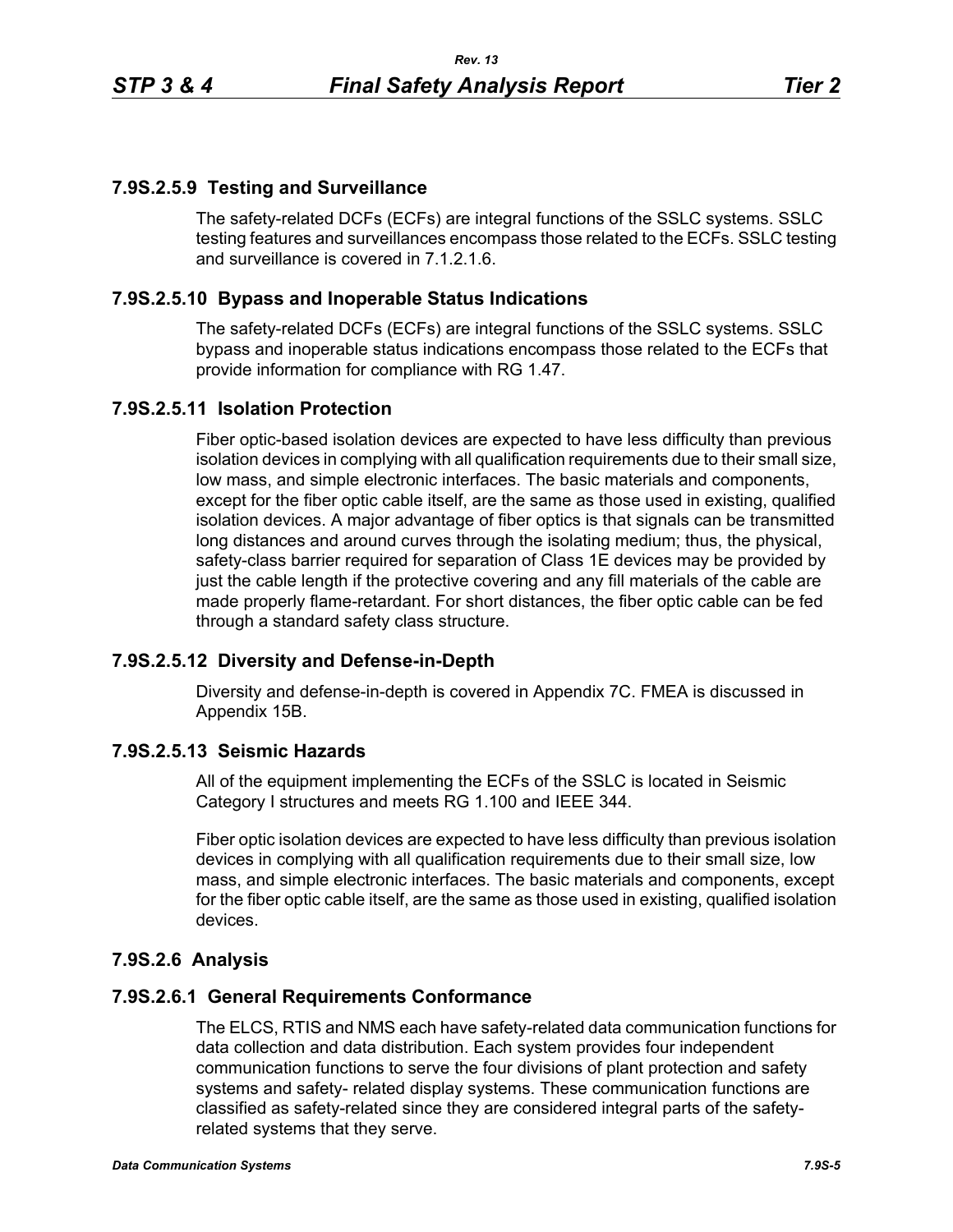### **7.9S.2.6.2 Specific Regulatory Requirements Conformance**

The safety-related DCFs are integral functions of the SSLC systems. Conformance to specific regulatory requirements related to the safety-related DCFs is addressed in the sections related to the SSLC systems.

### **7.9S.3 Plant Data Network (PDN)**

### **7.9S.3.1 Plant Data Network (PDN) Functions**

The Non-Essential Communication Functions (NECFs) support the data communications for non-safety-related plant functions. The NECFs are implemented through the use of a distributed Plant Data Network (PDN). The PDN provides a plant wide, highly reliable, high speed data communication network for plant control, monitoring, and other related operational needs.

The PDN is nonsafety-related and supports the collection and distribution of data for multiple systems using a layered network design. A control layer is designated for systems and information that directly impact plant operation. The PDN has other communication layers that support other selected nonsafety-related functions.

The control network supports data communication between:

- **Process I/O units, controllers, engineering workstations**
- Network monitoring, historical data storage units, control building workstations
- **Main control room panel displays and workstations that support the operator** interfaces
- **Printers**
- **Network gateways that support the one-way acquisition of data from the safety** systems for plant data historian recording and for use on nonsafety displays.

The PDN supports data communication to workstations for the Technical Support Center (TSC), the Emergency Operations Facility (EOF) and other external data users (e.g., engineering offices). External connectivity is limited and only provided from the network through a security protected interface.

The PDN is designed around a fully redundant, fiber-optic based backbone. The backbone is defined as the cabling between the core switches and between the core and zone switches. The PDN provides sufficient throughput capacity to support all of the data communication needs including the PICS needs to acquire, process and store data at the required scan and processing rates from available data sources, as well as support displays.

# **7.9S.3.1.1 PDN System Interfaces**

The PDN interfaces with the controllers, gateways, communication interface modules, engineering workstations, main control panel workstations and printers through zone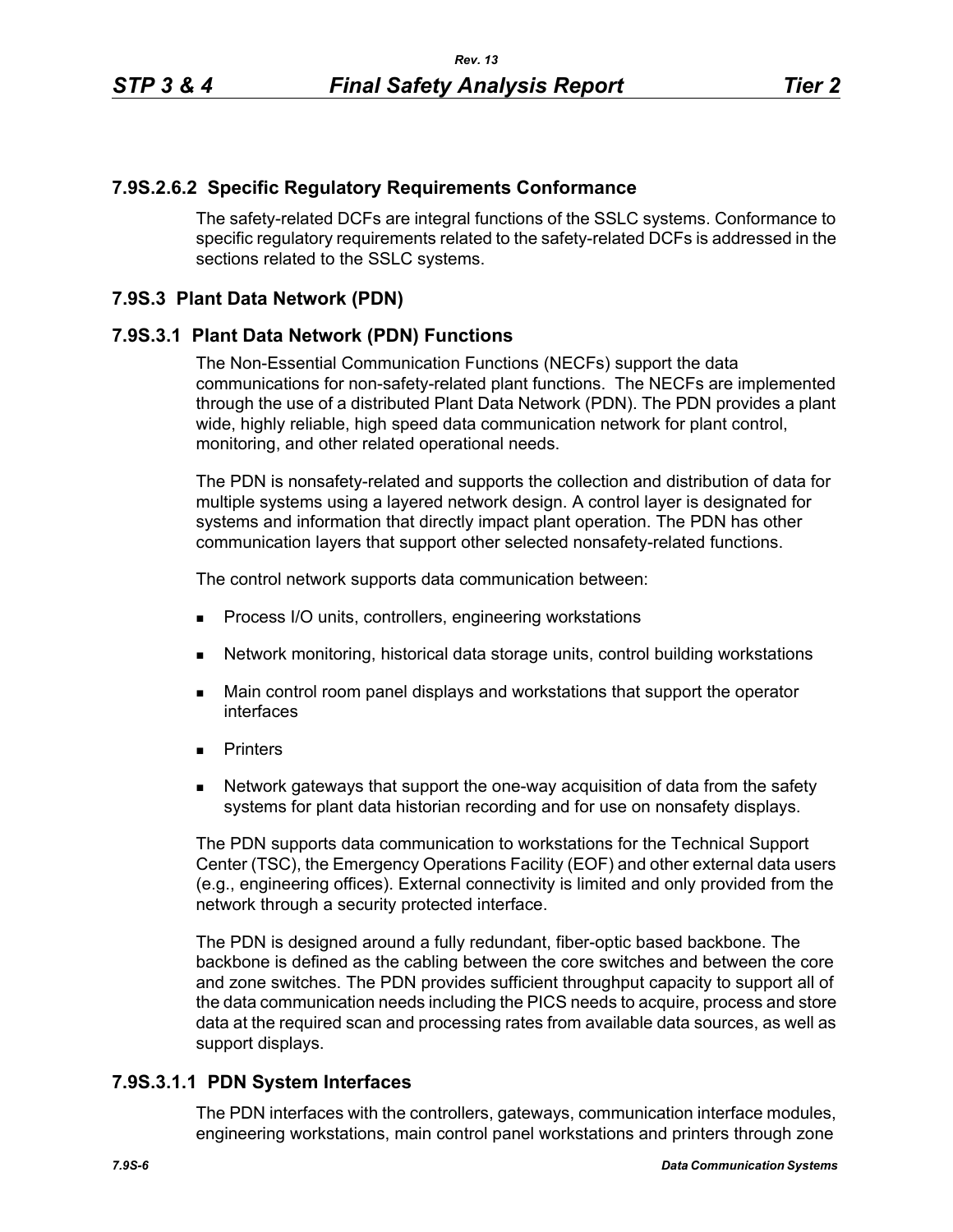switches. The PDN also interfaces with the ELCS and RTIS through isolated interfaces that only allow one-way data transfer from the ELCS and RTIS to the PDN. The isolation method is through the use of fiber optic-based communication that does not have the capability of receiving communications from the transmitting source. Interface to the NMS is explained in 7.9S.2.2.

The PDN also interfaces with the TSC and EOF through a security protected interface, for example a firewall.

#### **7.9S.3.1.2 PDN Classification**

The PDN is classified as nonsafety-related. The PDN is essential to power generation through its data communication support of operation and the power generation systems control and monitoring functions performed by other equipment.

#### **7.9S.3.1.3 PDN Power Sources**

Two separate Non-Class 1E feeds from the Non-Class 1E 120 Vital AC (VAC) or 125 VDC systems power the PDN. This redundancy allows the PDN to operate such that any single failure in the system power supplies will not cause the loss of data communications to the interfacing systems or equipment.

The power sources automatically switch over upon failure of one power source or power supply module.

#### **7.9S.3.1.4 PDN Equipment**

PDN hardware includes core switches, zone switches, security devices, mounting cabinets, patch panels, fiber-optic cables and associated junction boxes and cable supports.

#### **7.9S.3.1.5 PDN Testability**

Network monitoring is an integral part of the PDN and provides the capability to continuously monitor network operation and performance. Network monitoring workstations allows system management, test, and control of the PDN functions.

#### **7.9S.3.1.6 PDN Environmental Considerations**

The PDN is designed to operate in the normal plant environment where it is located. Its support function serves power generation purposes only. It is not required for safety purposes and is not required to operate after a design basis accident.

#### **7.9S.3.1.7 PDN Operational Considerations**

No operator actions are required since the system is capable of self-starting following power interruptions, or any other single failure, including any single switch failure. After repairs or replacements are performed, PDN equipment automatically re-initializes to normal status when power is restored.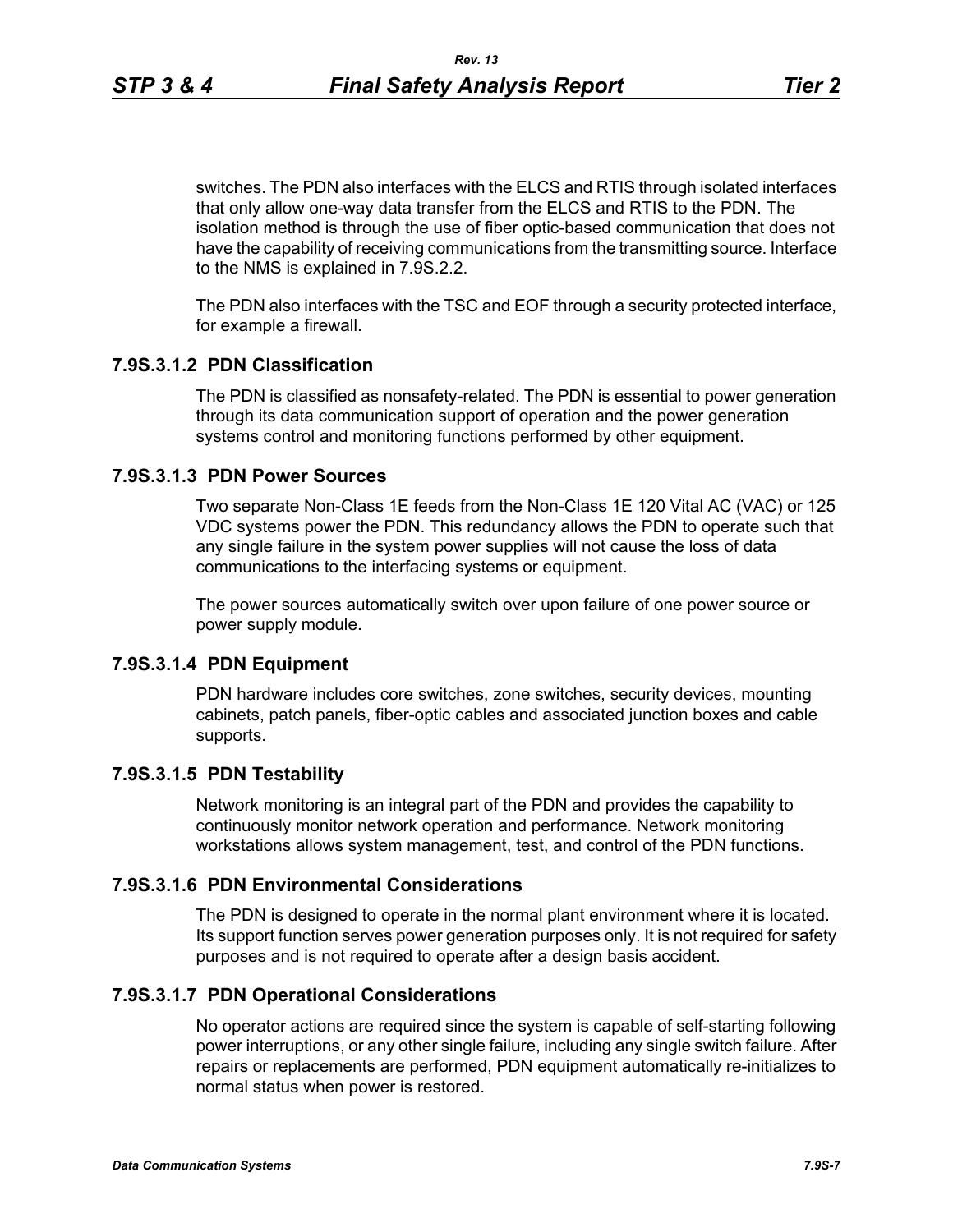### **7.9S.3.1.8 PDN Operator Information**

The self-test provisions of the PDN are desired to alert the operator to system anomalies via alarms. Problems are alarmed . The system is designed such that no control output or alarm is inadvertently activated during system initialization or shutdown.

# **7.9S.3.2 PDN Design Basis Information**

The PDN has no safety design basis.

#### General Design Functions

The PDN provides a plant wide distributed data communication networks to support the plant control and monitoring (nonsafety-related) systems. The PDN includes the active electrical components and connectivity (such as switches and cabling), between the components defined by other plant systems. The PDN also includes the associated communication software required to support its function of providing plant-wide data for distributed control and monitoring.

The PDN is the means by which process data is distributed to the various nonsafetyrelated plant control and information systems requiring data and to the main control room for processing and display.

*(1)* System Interface

The PDN control network interfaces with nonsafety-related controllers, gateways, communication interface modules, engineering workstations, main control panel workstations, and printers through zone switches.

*(2)* Classification

The PDN, of itself, is neither a power generation system nor a protection system. It is a data communication network utilized for transmission of data for power generation (nonsafety-related) systems. It is classified as nonsafety-related.

*(3)* Power Sources

The PDN receives its power from two separate non-Class 1E distribution panels from the non-Class 1E 120 VAC UPS and 125 VDC. This redundancy allows the PDN to supply dual logic functions such that any single failure in the system power supplies will not cause the loss of the validated outputs to the interfacing actuators and to the monitors and displays.

*(4)* Equipment

The PDN hardware is comprised of fiber optic-based or direct connection cabling, switches, security devices and gateway devices. These interface with the PICS control devices and gateways.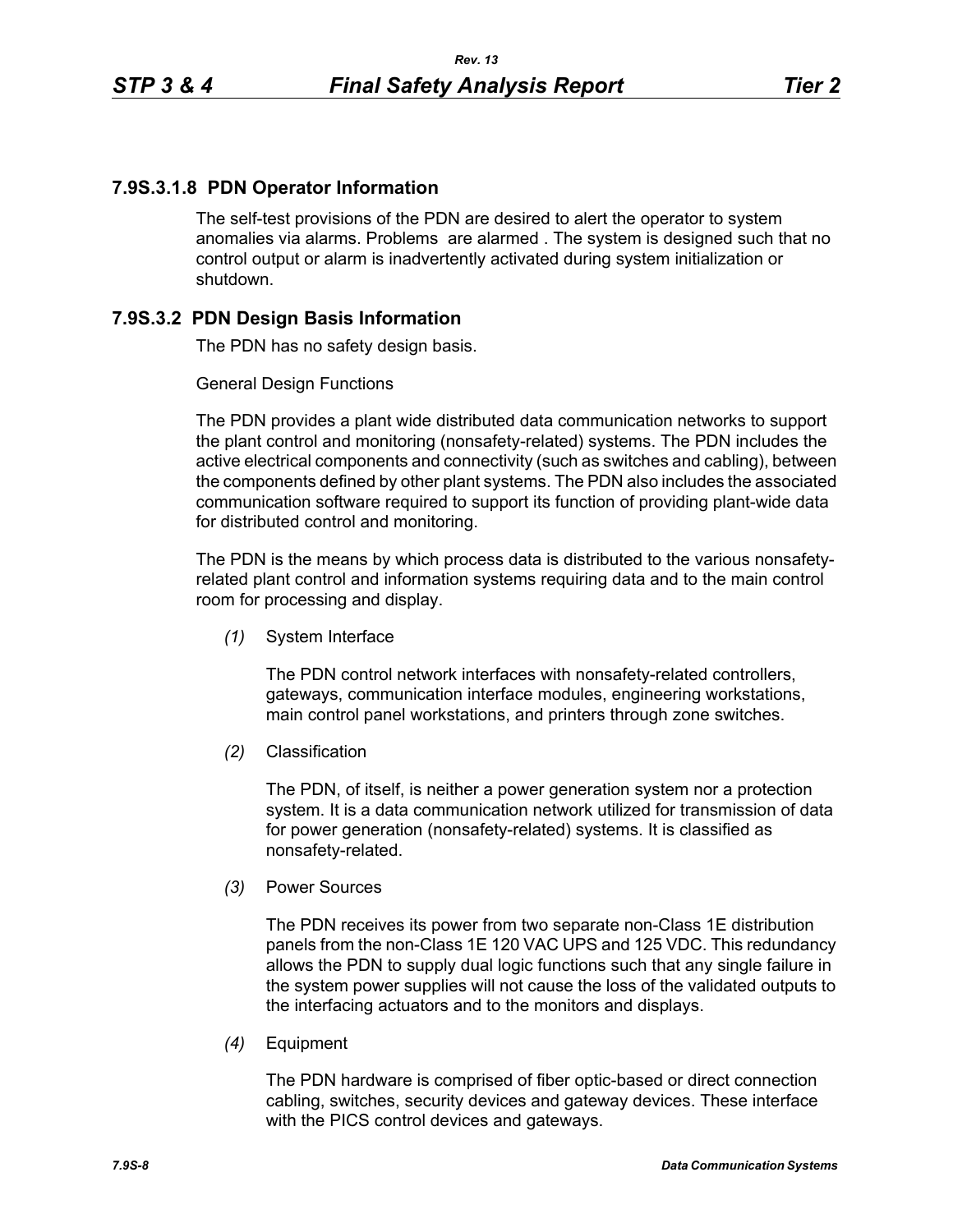*(5)* Diagnostics and Testability

The PDN contains built in, continuously running, self-diagnostic capabilities to sense and correct or block data and device errors. Faults or problems are logged and alarmed.

*(6)* Environmental Considerations

The PDN is not required for safety purposes, nor is it required to operate after the design basis accident. Its support function serves power generation purposes only and it is designed to operate in the normal plant environment.

*(7)* Operational Considerations

The PDN automatically initiates for both cold and warm starts. No operator actions are required in that the PDN is capable of self-starting following power interruptions, or any other single failure, including any single processor failure. After repairs or replacements are performed, the PDN automatically re-initializes to normal status when power is restored to any unit and automatically resets any alarms.

*(8)* Operator Information

The self-test provisions are designed to alert the operator to system anomalies via interfaces with the PICS. The circuitry is designed such that no communication is inadvertently activated during network initialization or shutdown. For such events, control outputs change to predetermined failsafe outputs.

The PDN has the following nonsafety-related design bases:

- Transmits data between controllers.
- Allows for process and equipment status information and operator input to be available to controllers for the processing of nonsafety-related control functions.
- **Provides for the receipt of data from the safety-related DCFs through isolated** interfaces to nonsafety-related workstations, controllers and historians for the purposes of display and alarm to operators, transient analysis and sequence-ofevents recording and nonsafety-related control functions.
- **Provides for the transmission of data to interfaces with the Technical Support** Center (TSC) and Emergency Operations Facility (EOF).

# **7.9S.3.3 Analysis**

# **7.9S.3.3.1 General Requirements Conformance**

The PDN constitutes neither a power generation system nor a protection system, by itself. It is a support function utilized for the transmission of data for power generation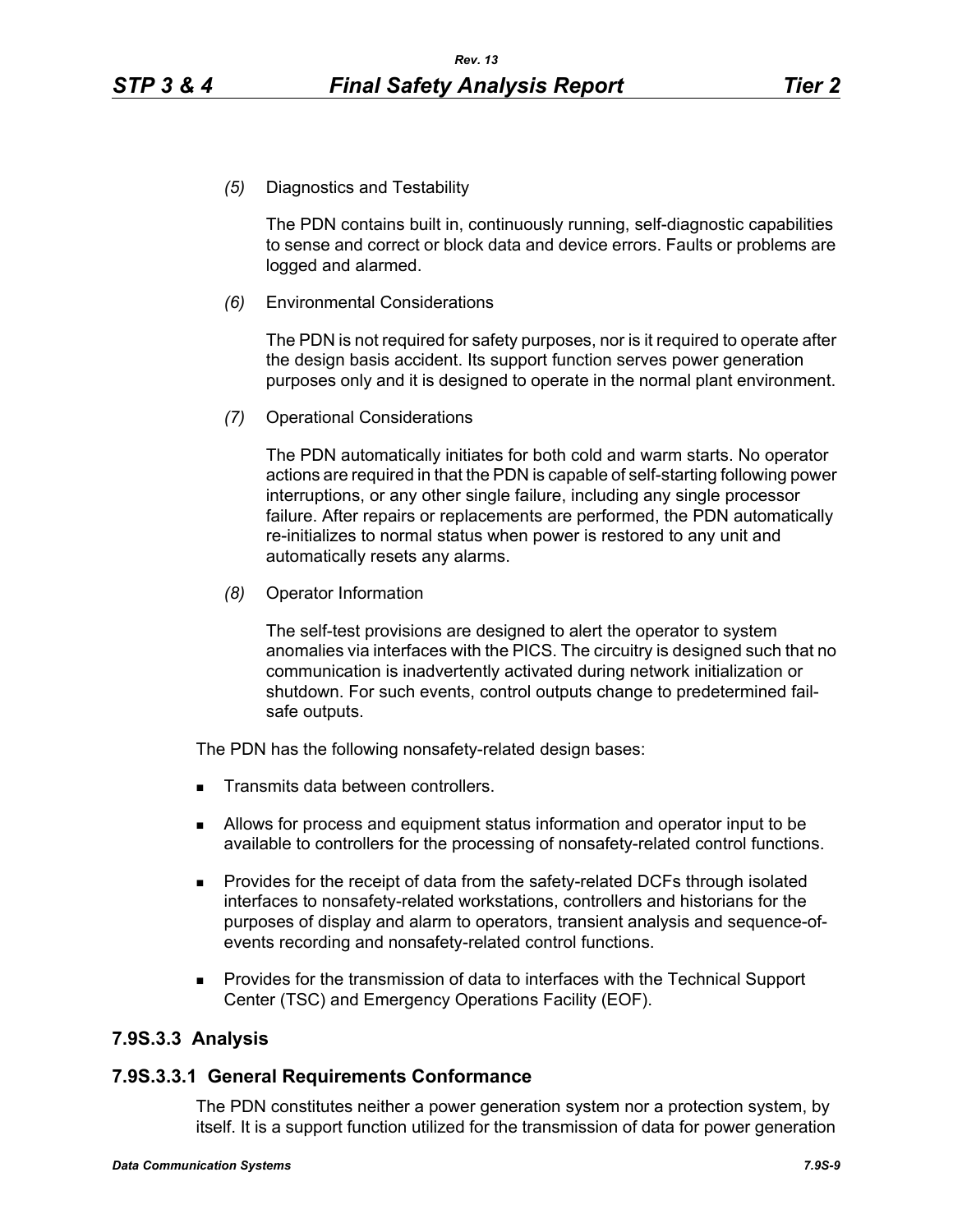(nonsafety-related) systems and their associated sensors, actuators and interconnections. The PDN equipment is classified as nonsafety-related and does not interface with any engineered safeguard or safety-related system except for the reception of isolated signals for alarm, display or nonsafety-related control purposes as discussed in Subsection 7.9S.2.2. The PDN supports power generation systems. As such, it meets the same functional requirements imposed on those systems. Although not required to meet the single-failure criterion, the PDN equipment is redundant and receives its power from redundant, highly reliable power sources such that no single failure will cause its basic function to fail.

The PDN equipment and software is also diverse from those implementing the safetyrelated DCFs of the SSLC systems (different hardware and/or software) to minimize the effect of common-mode failures as discussed in IEEE7-4.3.2.

### **7.9S.3.4 Specific Regulatory Requirements Conformance**

Table 7.1-2 identifies the nonsafety-related control systems and the associated codes and standards applied in accordance with Section 7.9 of the Standard Review Plan. It provides specific enhancement for control systems in their conformance with GDCs 13 and 19.